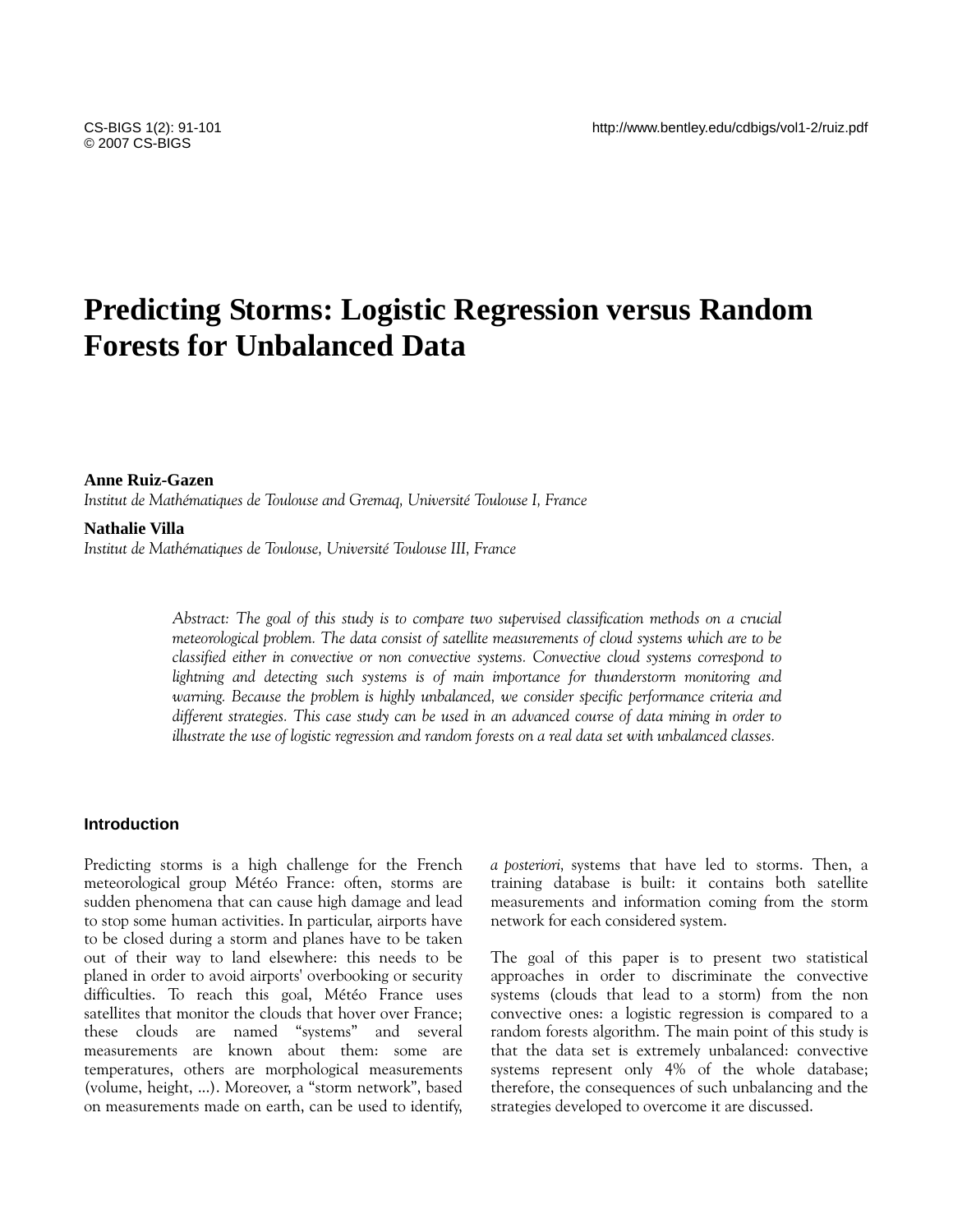The rest of the paper is organized as follows: Section I describes the database. Then, Section II presents the methods and performance criteria that are suitable in this problem. Section III gives some details about the R programs that we used and Section IV presents the results of the study and discusses them.

## **I. Description of the data set**

The working dataset was divided into two sets in a natural way: the first set corresponds to cloud systems observed between June and August 2004 while the second set corresponds to systems observed during the same months in 2005. So, the 11 803 observations made in 2004 are used to build a training sample and the 20 998 observations made in 2005 are used as a test sample. All the cloud systems are described by 41 numerical variables built from satellite measurements (see the Appendix for details) and by their nature (convective or not). Moreover, the values of the variables were recorded at 3 distinct moments: all the systems were observed during at least 30 minutes and a satellite observation made each 15 minutes. The convective systems variables were recorded 30 minutes and 15 minutes before the first recorded lightning and at the first lightning moment. A 30 minutes period also leading to three different moments was randomly sampled by Météo France in the trajectories of the non convective systems. A preprocessing program that will not be detailed further was applied to the data in order to clean highly correlated variables and outliers from the dataset.

The reader can find the observations made in 2004 in the file train.csv and the observations made in 2005 in the file test.csv. The first line of these files contains the names of the variable and the last column ("cv") indicates the nature of the data: 1 is set for "convective" and 0 for "non convective". The same data can also be found in the R file ruizvilla.Rdata.

For the rest of the paper, we will denote  $X$  the random vector of the  $p = 41$  satellite measurements and  $Y \in \{0,1\}$  the variable that has to be predicted from *X (i.e.* if the system is convective or not).

As most of the observed systems are non convective, the database is extremely unbalanced: in the training set, 4.06% of the systems are convective and in the test set, only 2.98% of the systems are convective. This very few number of convective systems leads to the problem of training a model from data having a very few number of observations in the class of interest.

## **II. Methods**

The models that will be developed further lead to estimating the probability  $P(Y = 1|X)$ . The estimate of this conditional probability will be denoted by  $\hat{P}(Y = 1|X)$ . Usually, given these estimates, an observation is classified in class 1 if its estimated probability satisfies

$$
\hat{P}(Y=1|X) > 0.5.
$$
 (1)

# A. Unbalanced data set

When the estimation of  $P(Y = 1|X)$  is obtained from an unbalanced data set, the methodology described above could lead to poor performance results (see, for instance, Dupret and Koda (2001), Liu et al. (2006)). Several simple strategies are commonly proposed to overcome this difficulty.

The first approach consists in *re-balancing* the dataset. Liu et al. (2006) explore several re-balancing schemes both based on downsampling and on oversampling. Their experiments seem to show that downsampling is a better strategy. Thus, the training set has been re-balanced by keeping all the observations belonging to the minority class (convective systems) and by randomly sampling (without replacement) a given (smaller than the original) number of observations from the majority class (non convective systems). Moreover, as suggested by Dupret and Koda (2001), the optimal re-balancing strategy is not necessarily to downsample the minority class at the same level as the majority class. A previous mining of the dataset (see Section IV, A) leads to the choice of a downsampling rate equal to:

## # Convective / # Non Convective = 0.2.

The sampled database that was used for training the methods can be found in the file train\_sample.csv.

The second approach to treating the problem of unbalanced database is to infer the final decision from the choice of a *threshold*  $\tau$ . In equation (1), the threshold is set to 0.5 but, as emphasized for example in Lemmens and Croux (2006), this choice is generally not optimal in the case of unbalanced datasets. Then, the distribution of the estimates  $\hat{P}(Y = 1|X)$  is studied for all the observations of the training and test samples and the evolution of the performance criterion as a function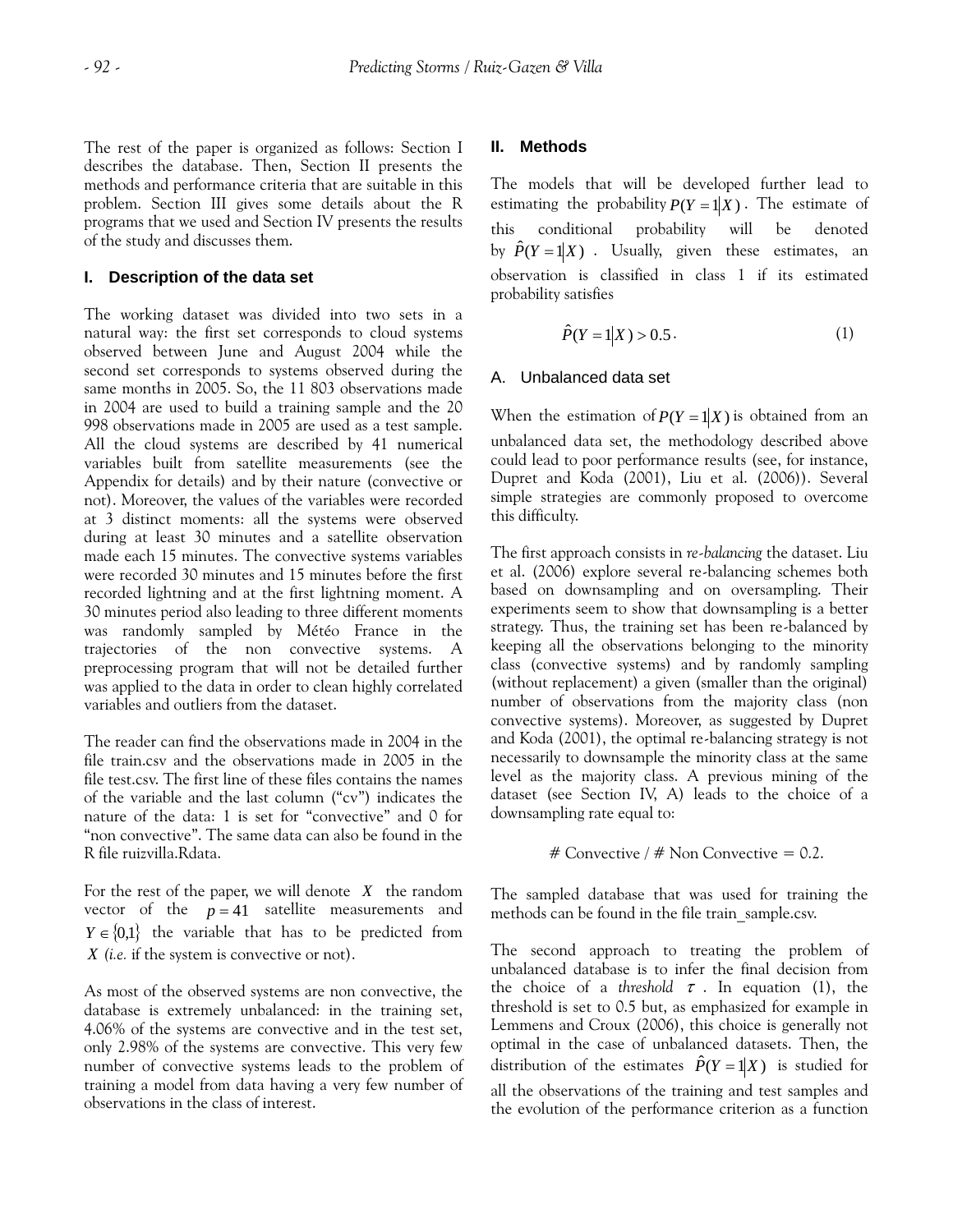of the threshold is drawn in order to propose several solutions for the final decision function. This final decision can be adapted to the goal to achieve, making the balance between a good level of recognition for the convective systems and a low level of false alarms.

## B. Description of the methods

We propose to investigate two classification methods for the discrimination of convective systems: the logistic regression and the more recent random forests method. These two approaches have been chosen for their complementary properties: logistic regression is a wellknown and simple model based on a generalized linear model. On the contrary, the random forests technique is a non linear and non parametric model combining two recent learning methods: classification trees and the bagging algorithm. Among all the recent advances in statistical learning, classification trees have the advantage of being very easy to understand, an important feature for communication. Combined with a bagging scheme, the generalization ability of such a method has turned out to be very interesting. In the following, we present the two methods in more detail.

## *Logistic regression*

"Logistic regression" is a classification parametric model: a linear model is built to estimate the logit of the probability that an observation belongs to a particular class. Using the notations introduced previously, the logistic regression estimates the probability  $P(Y = 1|X)$  by using the following linear equation and the maximum likelihood estimation method:

$$
\ln(P(Y=1 | X)/(1 - P(Y=1 | X))) = \alpha + \sum_{i=1}^{p} \beta_i X_i
$$
 (2)

with  $\alpha$  and  $\beta_j$ ,  $j = 1,..., p$ , the parameters to be estimated. a model based on *p*' of the *p* original variables to any A "step by step" iterative algorithm allows us to compare of its sub-model (with one less variable) and to any of its top-model (with one more variable): non significant variables are dropped from the following model and relevant ones are added leading to a final model containing a minimal set of relevant variables.

This algorithm is performed by the function *stepAIC* from the R library "MASS" and leads to a logistic regression R object denoted by *rl.sbs.opt*. This object can be used for prediction by looking at *rl.sbs.opt\$coefficients* which gives the name of the variables used in the final model and their corresponding coefficient β . The *Intercep* is simply the coefficient  $\alpha$  of the model. Using the estimators and computing the model equation for a new system gives a predicted value  $S$  that can be transformed into a probability of being convective by:

$$
\hat{P} = \exp(S)/(1 + \exp(S)).
$$

## *Random Forests*

The "Random Forests" method is a classification or regression tool that was developed recently (Breiman, 2001). It is a combination of tree predictors such that each tree is built independently of the others. The method is easy to understand and has proven its efficiency as a nonlinear tool. Let us describe it more precisely.

A classification tree is defined iteratively by a division criterion (node) obtained from one of the variables,  $x_j$ , which leads to the construction of two subsets in the training sample: one subset contains the observations *i* that satisfy the condition  $x_j^i < T$  while the other subset contains the observations  $i$  that satisfy  $x_j^i \geq T$ 

( *T* is a real number which is defined by the algorithm). The choices of the variable and of the threshold *T* are automatically built by the algorithm in order to minimize a heterogeneity criterion (the purpose is to obtain two subsets that are as homogeneous as possible in term of their values of  $Y$ ). The growth of the tree is stopped when all the subsets obtained have homogeneous values of *Y* or when limits imposed by other stopping criteria (related for example to the number of nodes or parsimony considerations) have been reached. But, despite its intuitive form, a single classification tree is often not a very accurate classification function.

Thus, Random Forests improve upon this classification technique by aggregating several under-efficient classification trees using a "bagging'" procedure: at each step of the algorithm, some observations and some variables are randomly chosen and a classification tree is built from this new data set. The final classification decision is obtained by a majority vote law on all the classification trees (and we can also infer an estimation of the probability of each class by calculating the proportion of each decision on all the classification trees). When the number of trees is large enough, the generalization ability of this algorithm is good.

This can be illustrated by the representation of the "out of bag" error which tends to stabilize to a low value: for each observation, the predicted values from the trees that were not built using this observation are calculated.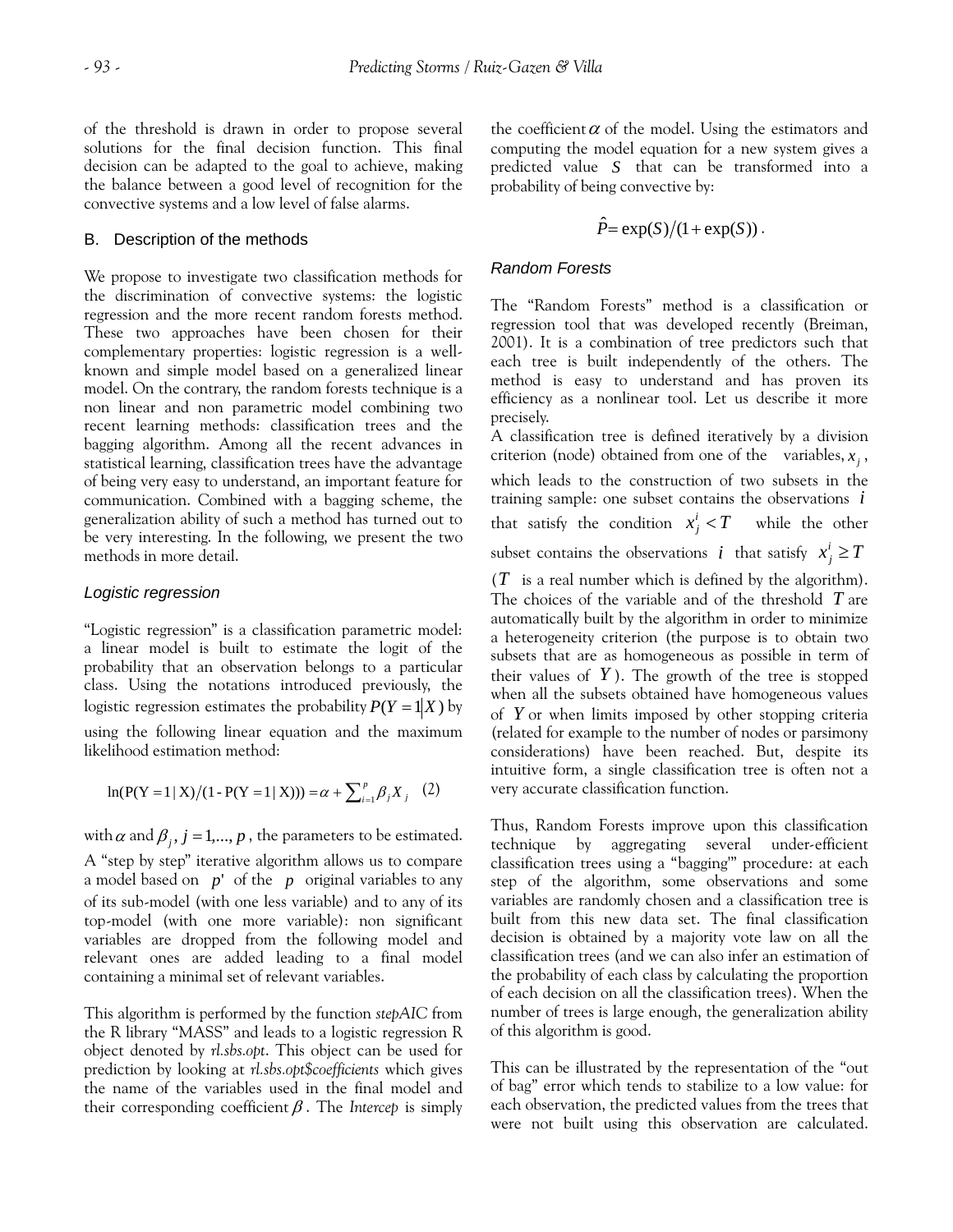These predictions are said to be "out of bag" because they are based on classifiers (trees) for which the considered observation was not selected by the bagging scheme. Then, by a majority vote law, a classification "out of bag" is obtained and compared to the real class of the observation.

Figure 1 illustrates the convergence of the random forest algorithm: it depicts the evolution of the out-of-bag error as a function of the number of trees that was used (for the sample data train.sample). We can see that, up to about 300 trees, the error stabilizes which indicates that the obtained random forest has reached its optimal classification error.



**Figure 1.** "Out of bag" error for the training of a random forest on the sample train.sample.

### C. Performance criteria

For a given threshold  $\tau$  (see section II A), the performance of a learning method can be measured by a confusion matrix which gives a cross-classification of the predicted class (Pred) by the true class (True). In this matrix, the number of *hits* is the number of observed convective systems that are predicted as convective, the number of *false alarms* is the number of observed non convective systems that are predicted as convective, the number of *misses* is the number of observed convective systems that are predicted as non convective and the number of *correct rejections* is the number of observed non convective systems that are predicted as non convective.

Usual performance criteria (see for instance, Hand, 1997) are the sensitivity (Se) which is the number of hits over the number of convective systems and the specificity (Sp) which is the number of correct rejections over the number of non convective systems. The well known ROC

(receiver operating characteristic) curve plots the sensitivity on the vertical axis against  $(1 -$  specificity) on the horizontal axis for a range of threshold values. But in this unbalanced problem, such criteria and curves are not of interest. To illustrate the problem, let us consider the following small example which is not very different from our data set (Table 1).

For this example, the sensitivity Se=100% and the specificity Sp  $\approx$  95% are very high but these good performances are not really satisfactory from the point of view of Météo France. Actually, when looking at the 1000 detected convective systems, only 500 correspond to true convective systems while the other 500 correspond to false alarms; this high rate of false alarms is unacceptable practically as it can lead to closing airports for wrong reasons too often.

**Table 1.** First example.

|                | Convective | Non convective         | Total |
|----------------|------------|------------------------|-------|
| True           |            |                        |       |
| Pred           |            |                        |       |
| Convective     | # hits     | $#$ false alarms       |       |
|                | 500        | 500                    | 1000  |
| Non-convective | $#$ misses | $#$ correct rejections |       |
|                |            | 9000                   | 9000  |
| Fotal          | 500        | 9500                   | LOOOC |

More generally, because of the unbalanced problem, the number of correct rejections is likely to be very high and so, all the usual performance criteria that take into account the number of correct rejections are likely to give overoptimistic results. So, in this paper, the focus will not be on the ROC curve but rather on the following two performance scores:

#### the **false alarm rate (FAR)**:

FAR= # false alarms /(# hits + # false alarms)

We want a FAR as close to 0 as possible. Note that in the small example,  $FAR = 50\%$  which is not a good result.

the **threat score (TS)**:

TS= # hits /(# hits + # false alarms + # misses)

We want a TS as close to 1 as possible. In the small example, the value of TS=50% which is also not very good.

These performance measures can be calculated for any threshold  $\tau$  so that curves can be plotted as will be illustrated in section IV. Note that for a threshold near 0 and because the dataset is unbalanced, the number of hits and the number of misses are expected to be low compared with the number of false alarms and so the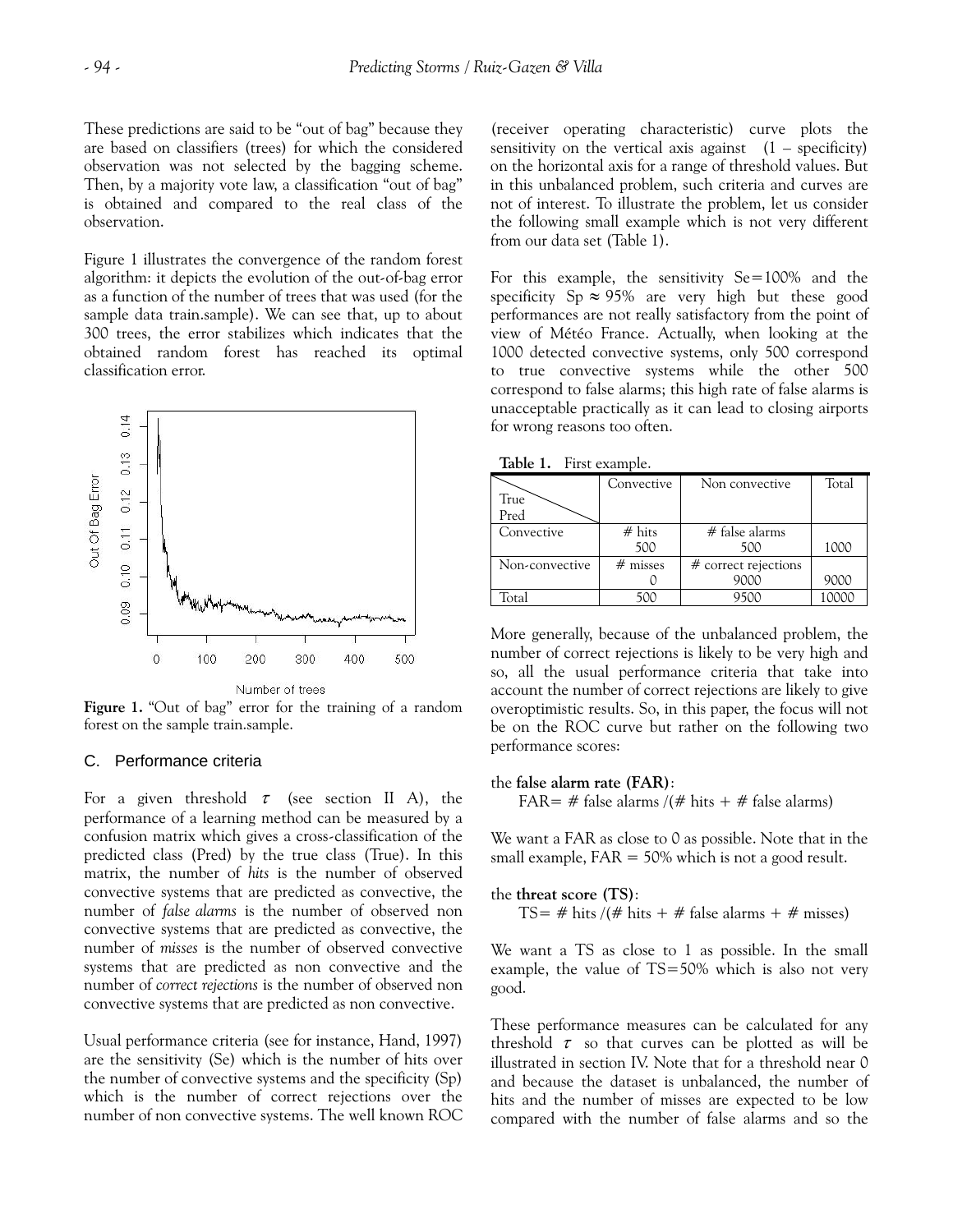FAR is expected to be near 1 and the TS near 0. When the threshold increases, we expect a decrease of the FAR while the TS will increase until a certain threshold value. For high threshold values, if the number of misses increases, the TS will decrease with the threshold, leading to a value near 0 when the threshold is near 1. These points will be illustrated in section IV.

# **III. Programs**

programs are divided into several steps: All the programs have been written using the R software<sup>[1](#page-4-0)</sup>. Useful information about R programming can be found in R Development Core Team (2005). The

- a *pre-processing* step where a sampled database is built. This step is performed via the function rebalance.R which requires 2 inputs, train, which is the data frame of the original training database (file train.csv) and trainr which is the ratio (# Convective / # Non Convective) to be found after the sampling scheme. The output of this function is a data frame taking into account the ratio trainr by keeping all the convective systems found in train and by downsampling (without replacement) the non convective systems of train. An example of output data is given in the file train\_sample.csv for a sampling ratio of 0.2.
- a *training step* where the training sampled databases are used to train a logistic regression and a random forest.

The *logistic regression* is performed with a step by step variable selection which leads to finding the most relevant variables for this model. The function used is LogisReg.R and uses the library "MASS" provided with R programs. It needs 3 inputs: train.sample is the sampled data frame, train is the original data frame from which train.sample was built and test is the test data frame (June to August 2005). It provides the trained model (rl.sbs.opt) and also the probability estimates  $\hat{P}(Y = 1|X)$ for the databases train.sample, train and test, denoted respectively by, prob.train.sample, prob.train and prob.test.

The *random forest* is performed with the function RF.R which uses the library "randomForest"<sup>[2](#page-4-1)</sup>. This function has the same inputs and outputs as RegLogis.R but the selected model is named forest.opt. It also plots the out-

 $\overline{a}$ 

of-bag error of the method as a function of the number of trees trained: this plot can help to control whether the chosen number of trees is large enough to yield a stabilized error rate.

- a *post-processing step* where the performance parameters are calculated. The function perform.R requires 7 inputs: the probability estimates calculated during the training step (prob.train.sample, prob.train and prob.test), the value of the variable of interest (convective or not) for the three databases and a given value for the threshold,  $\tau$ , which is named T.opt. Using the libraries "stats" and "ROCR" [3](#page-4-1) , the function calculates the confusion matrix for the 3 databases together with the TS and FAR scores associated to the chosen threshold and the Area Under the Curve (AUC) ROC. Moreover, several graphics are built:
	- o the estimated densities for the probability estimates, both for the convective systems and the non convective systems;
	- o the histograms of the probability estimates both for convective and non convective systems for 3 sets of values ([0,0.2], [0.2,0.5] and [0.5,1]);
	- o graphs of TS and FAR as a function of the threshold together with graphs of TS versus FAR where the chosen threshold is emphasized as a dot;
	- o the ROC curve.

A last function, TsFarComp.R creates graphics that compare the respective TS and FAR for two different models. The input parameters of this function are: two series of probability estimates (prob.test.1 and prob.test.2), the respective values of the variable of interest (conv.test1 and conv.test2) and a chosen threshold (T.opt). The outputs of this function are the graphics of TS versus FAR for both series of probability estimates where the chosen threshold is emphasized as a dot.

Finally, the programs Logis.R and RandomForest.R describe a complete procedure where all these functions are used. In Logis.R the case where no sampling is made is compared to the case where a sampling with rate 0.2 is pre-processed, for the logistic regression. In RandomForest.R, the probability estimates obtained for the re-sampled training set train.sample by the use of forest.opt are compared to the out-of-bag probability

<span id="page-4-0"></span><sup>1</sup> Freely available at http://www.r-project.org/

<span id="page-4-1"></span><sup>2</sup> L. Breiman and A. Cutler, available at http://statwww.berkeley.edu/users/breiman/RandomForests

<sup>1</sup> 3 T. Sing, O. Sander, N. Beerenwinkel and T. Lengauer, available at http://rocr.bioinf.mpi-sb.mpg.de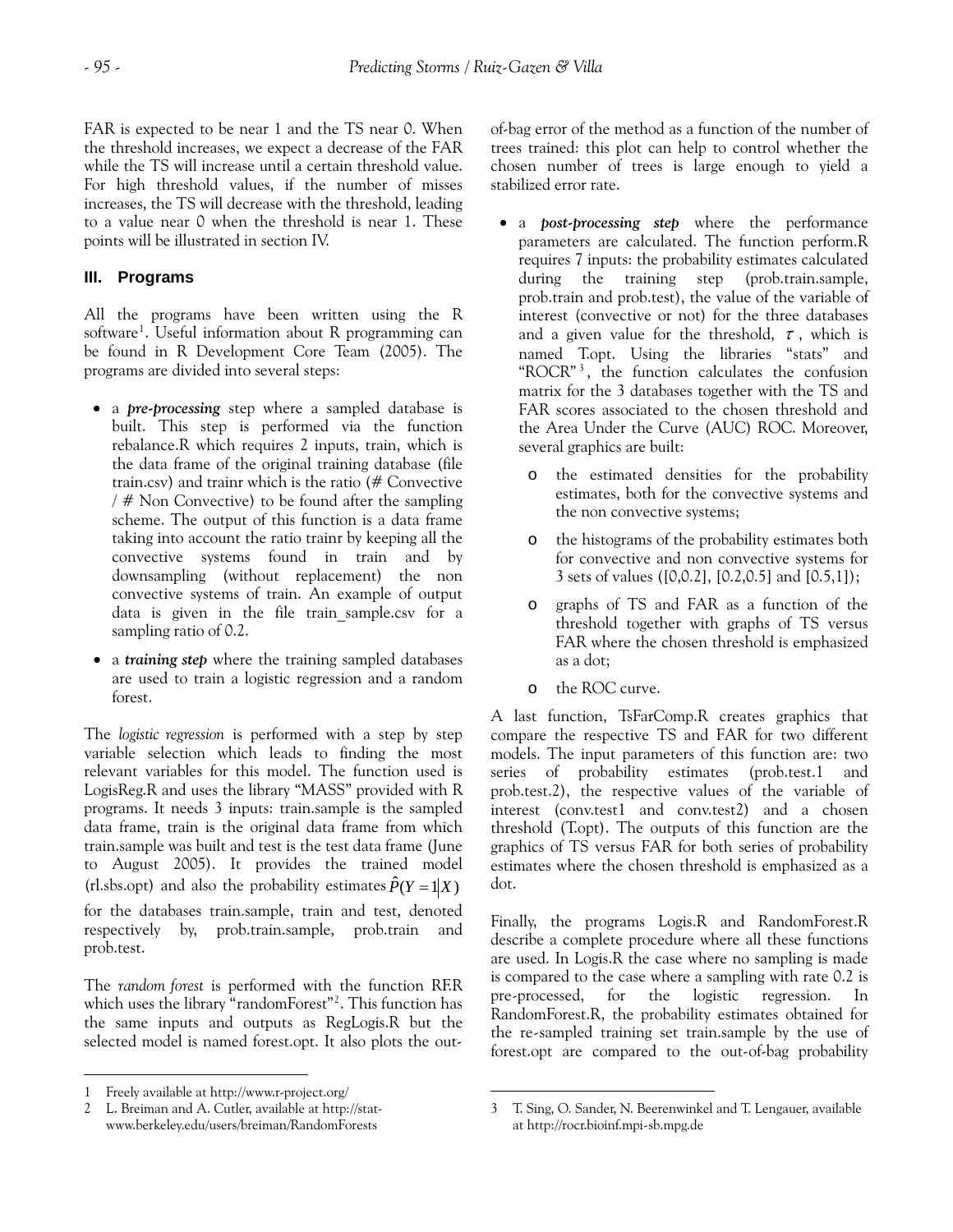estimates. These programs together with the R functions described above are provided to the reader with the data sets.

### **IV. Results and discussion**

The previous programs have been used on the training and test databases. In this section, we present some of the results obtained in the study. In particular, we focus on the unbalanced problem and on the comparison between logistic regression and random forests according to different criteria.

#### A. Balancing the database

In this section, we consider the logistic regression method and propose to compare the results for different sampling rates in the non convective training database. First, let us consider the original training database containing all the recorded non convective systems from June to August 2004. A stepwise logistic regression is carried out on this training database as detailed in the previous section (program RegLogis) and predicted probabilities are calculated for the training and for the test databases. As already mentioned, once the predicted probabilities are calculated, the classification decision depends on the choice of a threshold  $\tau$  which is crucial.



**Figure 2.** Densities of the predicted probabilities of the test set for logistic regression trained on train.

Figure 2 plots a kernel density estimate of the predicted probabilities for the non convective (solid line) and the convective (dotted line) cloud systems for the test database using the train set for training. The two densities look very different with a clear mode for the non convective systems near 0. This could appear as an encouraging result. However, results are not very good when looking at the FAR and TS.

Figure 3 plots the FAR as a function of TS for different threshold values from 0 to 1 for the training database (in green) and for the test database (in red). As expected (see section II), for low values of the threshold which correspond to high values of the FAR, the FAR decreases when the TS increases. On the contrary, for low values of the FAR (which are the interesting ones), the FAR increases when TS increases. As a consequence, the threshold associated with the extreme point on the right of the figure is of interest only if it corresponds to an admissible FAR. On Figure 3, such a particular threshold is associated with a FAR  $\approx$  20% and a TS  $\approx$  35% for the training database (which is not too bad). But it leads to a FAR  $\approx$  40% and a TS  $\approx$  30% for the test database. A FAR of 40% is clearly too high according to Météo France objectives but, unfortunately, in order to obtain a FAR of 20%, we would need to accept a lower TS ( $\approx$ 20%).



**Figure 3.** FAR as a function of TS for logistic regression for the training set (green) and the test set (red) using the training set train.

Let us now compare the previous results with the ones obtained when considering a sample of the non convective systems. Focus is on the test database only. The sampling rate is taken such that the number of non convective systems is equal to five times the number of convective systems (sampling ratio  $= 0.2$ ).

When looking at Figure 4, the TS/FAR curves look very similar to those of Figure 3. When sampling, there is no loss in terms of FAR and TS but there is no benefit either. In other words, if a threshold  $\tau_1 \in [0,1]$  is fixed when taking into account all the non convective systems in the training database,  $\tau_1$  corresponds to some FAR and TS; it is always possible to find a threshold  $\tau_2$  leading to the same FAR and TS for the test database when training on the sampled database. So, the main advantage of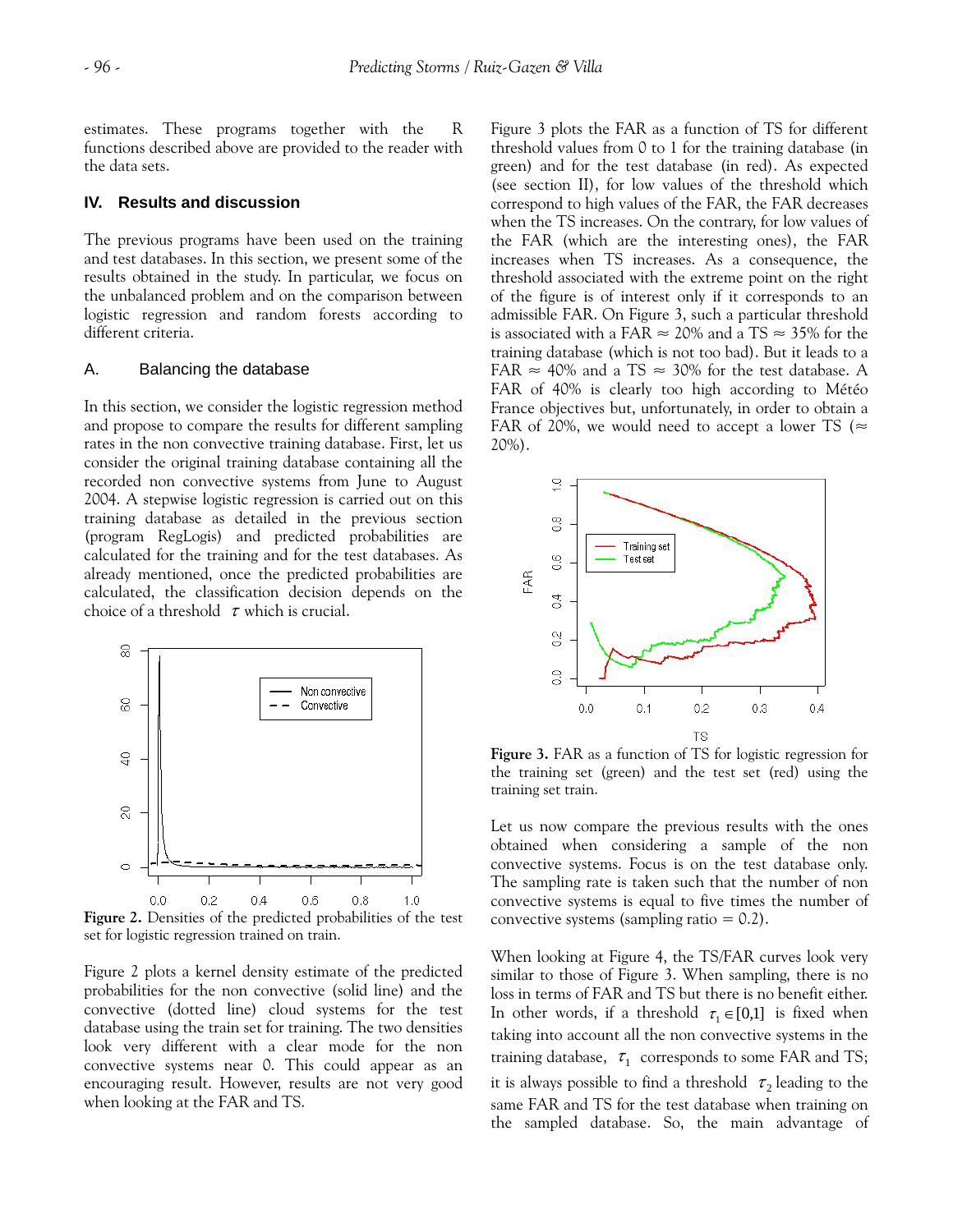sampling is that because the training data base is much smaller, the classification procedure is much faster (especially the stepwise logistic regression) for a similar performance.

Figure 5 gives the density of the predicted probabilities for the non convective (solid line) and the convective (dotted line) cloud systems for the test database using the train.sample set for training. Comparing Figures 2 and 5 is not informative because although they are quite different, they correspond to very similar performances in terms of the TS and the FAR.



**Figure 4.** FAR as a function of TS for the test set for logistic regression trained with train (green) or train. sample (red) with 500 discretization points.



**Figure 5.** Densities of the probability estimates of the test set for a logistic regression trained on train.sample (trainr=0.2).

Note that further analyses show that the sampling ratio 0.2 seems to be a good compromise when considering computational speed and performance. Actually, the performance in terms of the FAR and the TS is almost identical when considering larger sampling rates while the performance decreases a bit for more balanced training databases. As illustrated by Figure 6 which gives a comparison of FAR/TS curves for a sampling ratio of 0.2 and 1, the performance criteria are a little bit worse when the training database is completely rebalanced. Also note that, for the random forests algorithm, very similar results were obtained and thus will not be detailed further.



**Figure 6**. FAR as a function of TS for logistic regression on train.sample (red) and on a training sample with a trainr  $=$ 1 (re-balanced) with 500 discretization points.

#### B. Random forests versus logistic regression

Here, as explained in the previous section, we focus on the sampled database train.sample for which the sampling ratio (0.2) appears to be a good choice for both logistic regression and random forests. We now intend to compare the two methodologies and explain their advantages and drawbacks.

Let us first focus on the comparison of the densities of the probability estimates obtained by both models. Figures 7 and 9 illustrate this comparison for the training (train.sample) and the test sets. The first salient observation is the difference between a direct computation of the probability estimates for the random forest model and the out-of-bag computation for the training set: Figure 7 shows distinct densities, both for convective and non convective systems (black and green curves).

The probability estimates for the random forest method are given for "out-of-bag" values (green) and for direct estimation from the final model (black).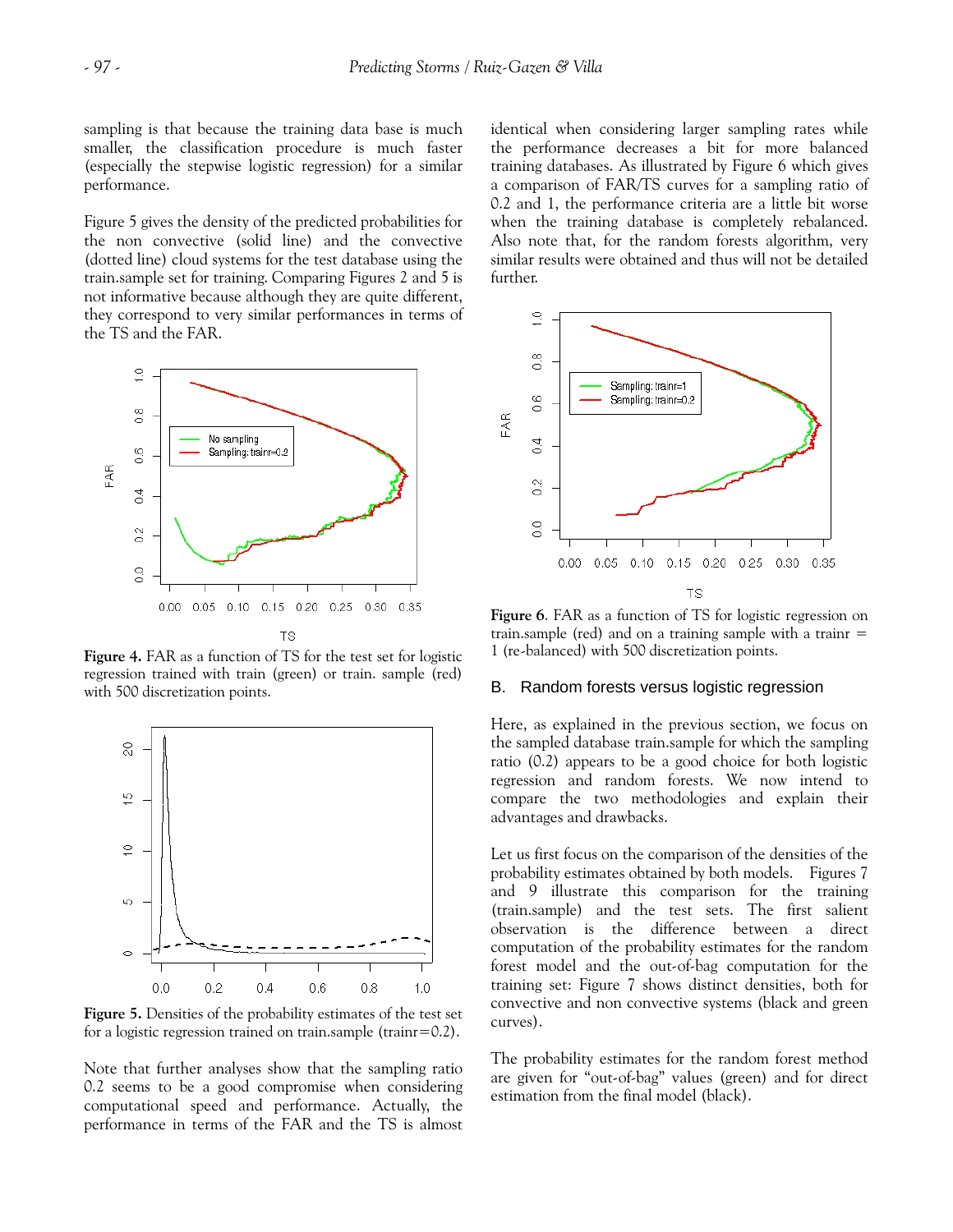This phenomenon is better explained when looking at the respective ROC curves obtained for random forest from the probability estimates calculated from the whole model and those calculated by the out-of-bag scheme (Figure 8).

This figure shows that the ROC curve built from the direct calculation of the probability estimates (black) is almost perfect whereas the one obtained from the "outof-bag" probability estimates is much worse. This illustrates well that random forests overfit the training set, giving an almost perfect prediction for its observations. As a consequence, the probability densities built directly from the training set (black in Figure 7) have to be interpreted with care: although they seem to look better than the logistic regression ones, they could be misleading about the respective performances of the two models.



**Figure 7.** Densities of the probability estimates for both random forest and logistic regression on the training set.



**Figure 8.** ROC curves for Random Forest for the training set built from the probability estimates directly calculated by the use of the chosen model (black) and from the out-of-bag

probability estimates (green).



**Figure 9.** Densities of the probability estimates on the test set for random forest and logistic regression.



**Figure 10.** FAR as a function of TS for the test set (500 discretization points).

Moreover, looking at Figure 9, logistic regression seems to better discriminate the two families of probability estimates (for convective systems and non convective systems) than the random forests method for the test set. But, this conclusion should also be taken with care, due to possible scaling differences.

To provide a fairer comparison, the graph of FAR versus TS is given in Figure 10 for both random forests (black) and logistic regression (red). The first remark from this graphic is that the performances of both models are rather poor: for a FAR of 30%, which seems to be a maximum for Météo France, the optimal TS is about 25- 30% only.

Focusing on the comparison between random forest and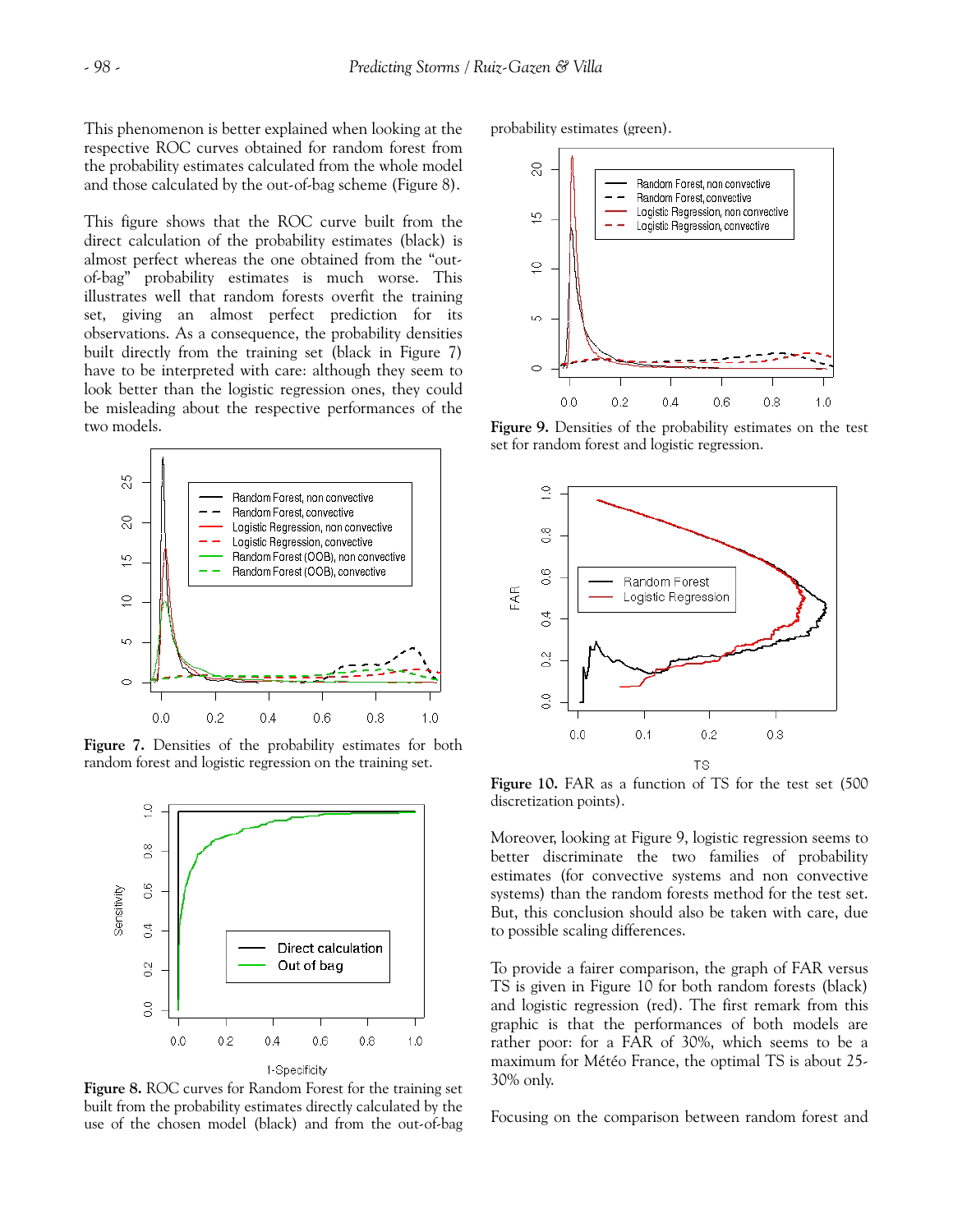logistic regression, matters are not as simple as the comparison of probability densities (Figure 9) might lead us to believe. Actually, the optimal model strongly depends on the objectives: for a low FAR (between 15- 20%), the optimal model (that has the highest TS) is logistic regression. But if a higher FAR is allowed (20- 30%), then random forests should be used for prediction.

These conclusions indicate that the two sets of densities can be simply re-scaled one from the other (approximately). Figure 11 explains in details what happens: in this figure, the density of the probability estimates for the logistic regression is estimated, as in Figure 7, but the densities for the random forest method have been re-scaled.



**Figure 11.** Rescaled probability densities for the test set (details about its definition are given in the text).

More precisely, these probability estimates have been transformed by the following function:

$$
\varphi(x) = \begin{cases} \alpha_x x & \text{if } x \le 0.5\\ 1 - \beta_x (1 - x) & \text{if } x > 0.5 \end{cases}
$$

where  $\alpha_x = 2(1-0.6)x + 0.6$  and

$$
\beta_x = 2(1-10^{-3})(1-x) + 10^{-3} \quad .
$$

Clearly, this simple transformation does not affect the classification ability of the method (the ranking of the probabilities is not modified) and shows that random forests and logistic regression have a very close ability to discriminate between the two populations of clouds. Moreover, a single rank test (paired Kendall test) proves that the ranking of the two methods are strongly similar, with a p-value of this test is less than  $10^{-15}$ .

#### **V. Conclusion**

Several conclusions can be reached from this study: the first one is that unbalanced data lead to specific problems. As was demonstrated in this paper, results obtained with these kind of data should be handled with care. Usual misclassification errors may be irrelevant in this situation: ROC curves can lead to overoptimistic interpretations while comparisons of predicted probability densities can lead to misunderstandings. In this study, where a low false alarm rate is one of the main objectives, curves of FAR versus TS are particularly interesting for interpretation and comparisons.

Another interesting aspect of this study is the surprisingly comparable results of the simple logistic regression compared to the popular and more recently developed random forest method. Hand (2006) already argued that the most recent classification methods may not improve the results over standard methods. He points out the fact that, especially in the case of mislabeling in the database, the gain made by recent and sophisticated statistical methods can be marginal. Both the way the database was built (by merging satellites sources and storm network records) and the poor performance results obtained with several classification methods tend to suggest mislabeling. As logistic regression is a faster method than random forests and because it leads to a simple interpretation of the explanatory variables, it can be of interest for meteorologists.

Finally, to better analyze the performances of the proposed methods, more information could be added to the database. For instance, a storm proximity index could indicate if false positive systems are closer to a storm than true positive ones.

#### **Acknowledgments**

We would like to thank Thibault Laurent and Houcine Zaghdoudi for cleaning the original database and helping us with the practical aspects of this study. We are also grateful to Yann Guillou and Frédéric Autones, engineers at Météo France, Toulouse, for giving us the opportunity to work on this project and for providing the databases.

Correspondence: [ruiz@cict.fr](mailto:ruiz@cict.fr)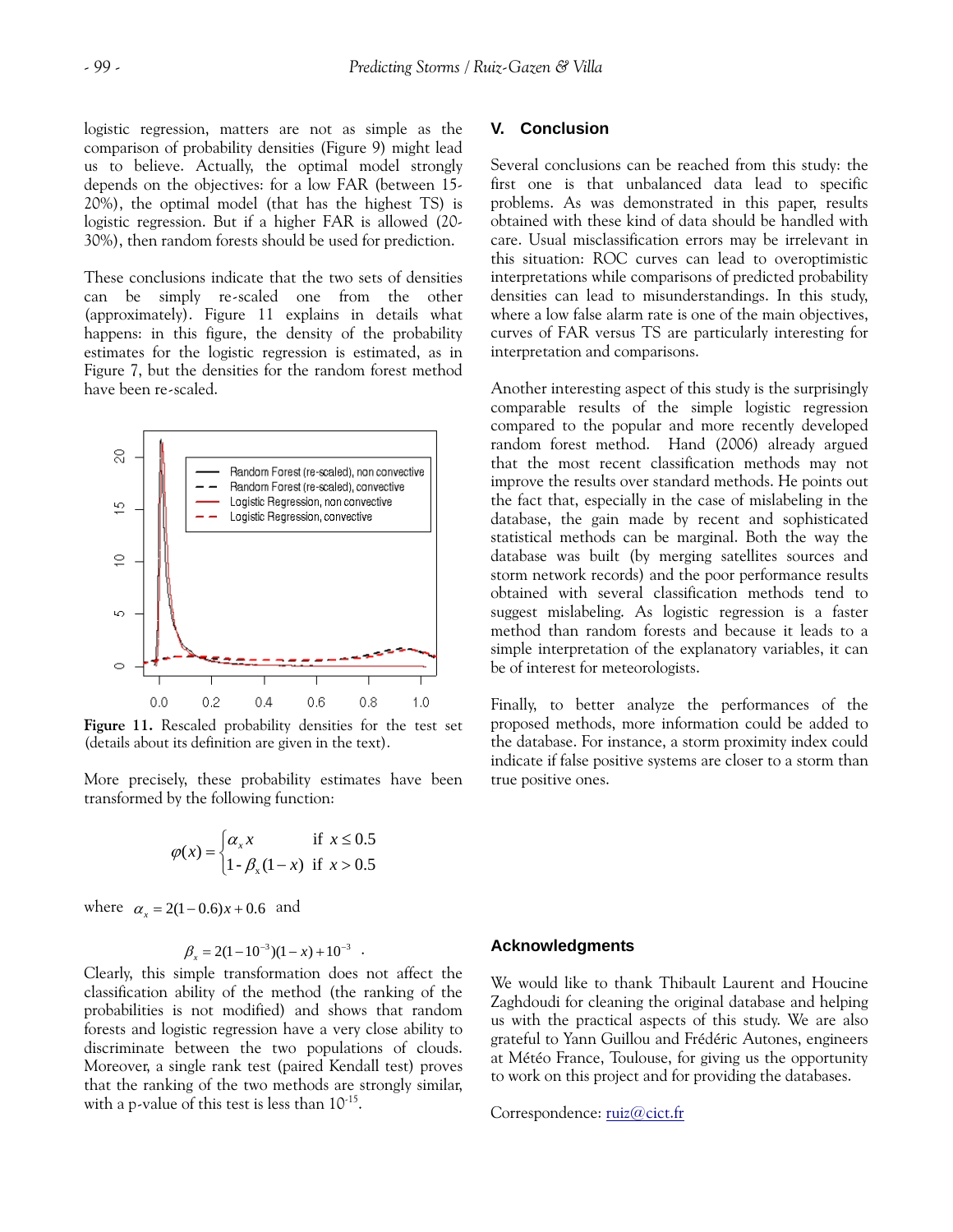# **REFERENCES**

- Breiman, L. 2001. *Random Forests.* Machine Learning, 45, 5- 32.
- Dupret, G. and M. Koda. 2001. Bootstrap re-sampling for unbalanced data in supervised learning. *European Journal of Operational Research* 134(1): 141-156.
- *Speech and Language* 20(4): 468-494. Hand, D. 1997. *Construction and Assessment of Classification Rules.* Wiley.
- Hand, D. 2006. Classifier Technology and the Illusion of Progress. *Statistical Science.* 21(1), 1-14.
- Lemmens, A. and C. Croux. 2006. Bagging and boosting classification trees to predict churn. *Journal of Marketing Research* 134(1): 141-156.
- Liu, Y., N. Chawla, M. Harper, E. Shriberg, and A. Stolcke. 2006. A study in machine learning for imbalanced data for sentence boundary detection in speech. *Computer*
- R Development Core Team 2005. *R: a language and environment for statistical computing.* R Foundation for Statistical Computing, Vienna, Austria.

# **Appendix: Definition of Variables**

In this section, we describe the explanatory variables that were collected by satellite in order to explain storms. In the following, *T* will designate the instant of the storm (for convective systems) or the last sampled instant (for non convective systems). Δ*t* will be the difference of time between two consecutive records (15 minutes).

# Temperature variables

- TsBT.0.0 is the threshold temperature at *T* recorded at the basis of the cloud tower.
- toTmoyBT.0.0 is the mean rate of variation of the mean temperature between *T* and *T* Δ*t* at the basis of the cloud tower.
- Tmin.0.30 is the minimal temperature at *T*-2 Δ*t* recorded at the top of the cloud tower.
- toTmin.0.0, toTmin.0.15 and toTmin.0.30 are the minimal temperatures at *T* recorded at the top of the cloud tower (toTmin.0.0) or the mean rate of variation of the minimal temperature between *T* and *T*-Δ*t* (toTmin.0.15) or between *T*-Δ*t* and *T*-2Δ*t* (toTmin.0.30) recorded at the top of the tower of the cloud.
- stTmoyTminBT.0.0 and stTmoyTminBT.0.15 are the differences between the mean temperature at the basis of the cloud tower and the minimal temperature at the top of the cloud tower at *T* (stTmoyTminBT.0.0) or at *T*- Δ*t*  (stTmoyTminBT.0.15)*.*
- stTmoyTminST.0.0, stTmoyTminST.0.15 and stTmoyTminST.0.30 are the differences between mean temperature and the minimal temperature at the top of the cloud tower at *T* (stTmoyTminST.0.0), at *T*- $\Delta t$ (stTmoyTminST.0.15) or at *T*-2 Δ*t* (stTmoyTminST.0.30).
- stTsTmoyBT.0.0, stTsTmoyBT.0.15 and stTsTmoyBT.0.30 are the differences between the mean temperature and the threshold temperature at the basis of the cloud tower at *T* (stTsTmoyBT.0.0), at *T*- Δ*t* (stTsTmoyBT.0.15) or at *T*-2Δ*t* (stTsTmoyBT.0.30).
- stTsTmoyST.0.0, stTsTmoyST.0.15 and stTsTmoyST.0.30 are the differences between the mean temperature at the top of the cloud tower and the threshold temperature at the basis of the cloud tower at *T* (stTsTmoyST.0.0), at *T*-Δ*t* (stTsTmoyST.0.15) or at *T*-2Δ*t* (stTsTmoyST.0.30).

# Morphological variables

- Qgp95BT.0.0, Qgp95BT.0.15 and Qgp95BT.0.30 are 95% quantiles of the gradients (degrees per kilometer) at the basis of the cloud tower at *T*,  $T - \Delta t$  and  $T - 2\Delta t$ .
- Qgp95BT.0.0.15 and Qgp95BT.0.15.30 are the change rates between Qgp95BT.0.0 and Qgp95BT.0.15 and between Qgp95BT.0.15 and Qgp95BT.0.30 (calculated at the preprocessing stage, from the original variable).